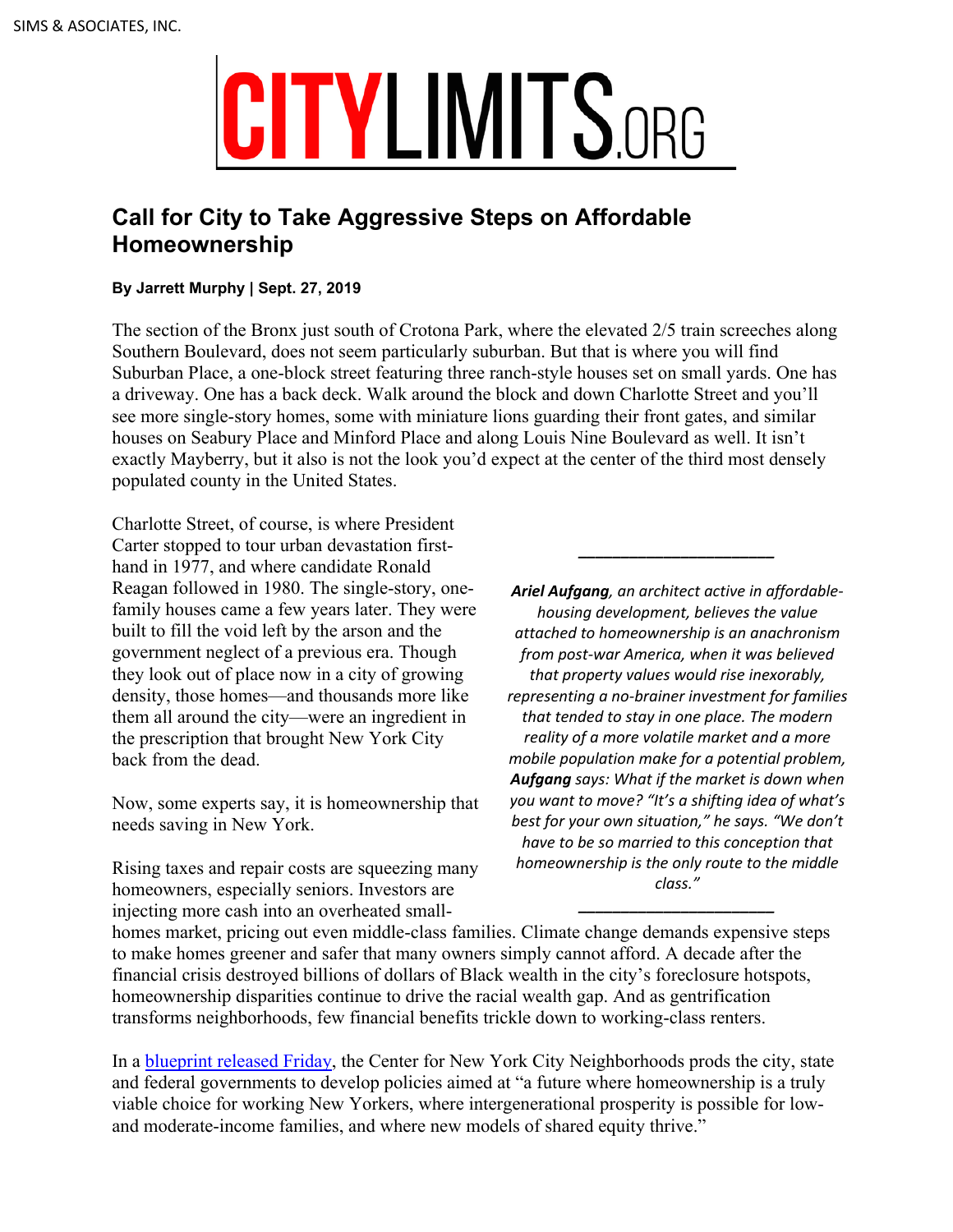CNYCN's sweeping set of policy recommendations charts a potential path for Mayor de Blasio to pursue during his remaining time in office. It also tees up a complex policy challenge for the people running to replace him in 2021—an issue with deep roots in history.

"I think homeownership has proven to be one the best ways to build wealth in this country, but it's only been available to some," says Caroline Nagy, deputy director for policy and research at CNYCN. "Communities of color have been systematically excluded, really as kind of a fundamental part of our nation's history," from Jim Crow to redlining to predatory lending.

"You can't say that we've ever had a fair playing field or that we've ever done it right. I don't want to give up on homeownership without a wholehearted effort to make its benefits realizable to all."

# **A shrinking window of opportunity**

Roughly two-thirds of New Yorkers rent their apartments, and a third own their homes—just about the mirror opposite of the national picture, where owners predominate.

There are stark racial patterns of homeownership in the city: 42 percent of White and 39 percent of Asian households own their homes, compared with 26 percent of Black and 15 percent of Latino households. There are also gaping differences among neighborhoods: On the South Shore of Staten Island, 83 percent of households are owner-occupied, but less than 4 percent are in the Fordham section of the Bronx, according to the NYU Furman Center.

Those overlapping disparities, which were stretched wider by the 2007-2009 foreclosure crisis, help drive the racial wealth gap that's been a factor of life in the city for decades.

But recently, the path to homeownership in the five boroughs has become much more difficult over the past decade, as home prices grew far faster than wages. According to a 2016 report by the Furman Center, low- and moderate-income households made up 51 percent of the population but could afford only 9 percent of housing sales in 2014. Even middle-class households were priced out of 77 percent of sales that year.

A significant driver of the price surge is the [increasing presence of investors](https://s28299.pcdn.co/wp-content/uploads/2018/10/CNY002-AH-Summit-Report_v7_FINAL_online.pdf) in the market. In 2012, according to CNYCN, 8 percent of small home and condo/coop sales were to investors; in 2017, investors were the buyers in 18 percent of those sales.

Investors are especially active in the part of the market that might otherwise be affordable to lower-income people. Among sales that would have been affordable to a family with the city's median income, which is \$60,000, investors scooped up 9 percent of sales in 2008, and 20 percent in 2017. When it comes to one- to four-family homes, investors have been the buyer in the majority of sales every year since 2009.

#### **Pressure builds on owners**

Though renters dominate and investors are invading the ownership market, there still are a lot of actual homeowners in New York: The 1 million owner-occupied households in the city are more than exist in 16 U.S. states. Research indicates much of that population is under threat.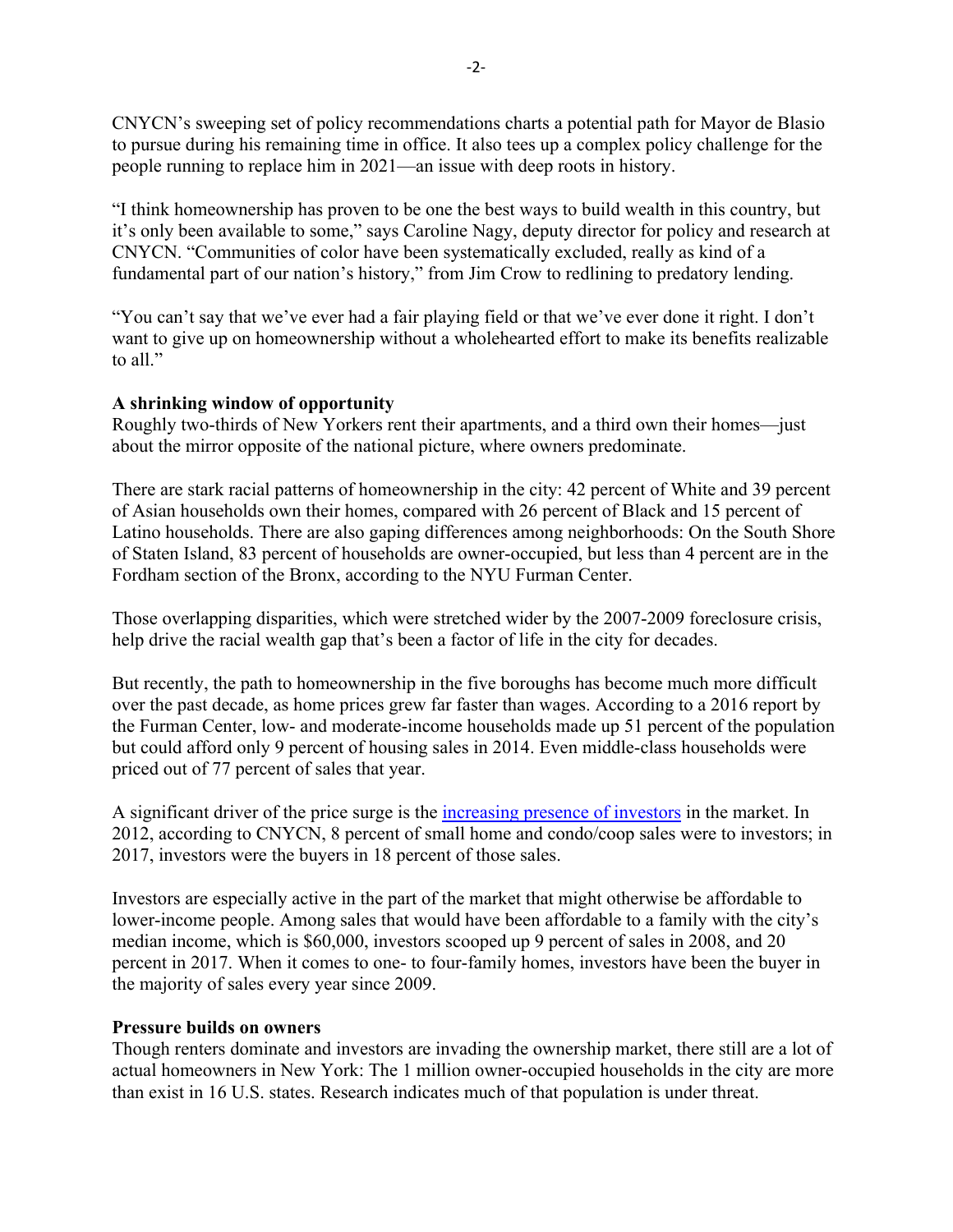More than a third of New York City homeowners spend more than 30 percent of their income on housing costs, making them officially cost burdened. According to CNYCN, nearly a third of owner-occupied homes in the city "have at least one maintenance defect, defined as water leaks, cracks and holes, inadequate heating, mice or rats, toilet breakdowns or peeling paint."

The challenges—physical and financial—are especially deep in some places: CNYCN surveyed East New York homeowners and found that 63 percent have an unmet repair need. The New Economy Project [found that in 2017](https://www.neweconomynyc.org/wp-content/uploads/2019/01/Final_2018.pdf) homeowners in communities of color in New York received pre-foreclosure notices twice as often as their counterparts in other areas.

And since the vast majority of senior homeowners have low or moderate incomes, many older homeowners face particular problems. Some of them find their way to Kim Lerner, the program director for benefits outreach at LiveOn, a citywide advocacy and service organization for aging people.

"They have found it impossible to survive in their home," Lerner says of her clients, who overwhelmingly have paid off their mortgages but get overwhelmed by repair costs, taxes and other homeowner expenses. "They are in constant danger of having their electricity shut off, or their phone. It's a constant crisis that they are juggling."

The pressures are magnified by social trends: Sons or daughters can help with simple repairs, but only if they live nearby—and aren't working multiple jobs. And then there is the danger of being "house rich and cash poor": People with houses valued at \$860,000 or more are not eligible for Medicaid, even if their month-to-month income is low and they need the help.

"What's crushing is, sure, one thought is go ahead and sell the house," Lerner says. "But it's a challenge to find somewhere to move in and feel comfortable moving forward."

As the city gets grayer, those challenges will grow. So will the issues created by climate change. Sea-level rise will soon put thousands more homeowners into the flood zone, and many homes in the most vulnerable areas are years behind on resiliency measures. Extreme heat will pose an increasing challenge for small homes that lack central air. And small homes produce 17 percent of the city's carbon emissions.

All these risks don't just affect homeowners: According to the Housing and Vacancy Survey, some 300,000 rental units exist in one- and two-family homes in New York.

#### **Different plans for different eras**

Hailing homeownership as "the backbone of the city's stable working and middle class neighborhoods," Mayor Koch in his 1985 State of the City speech boasted that his administration had "created thousands of low-income cooperative apartments" and "provided home ownership opportunities to thousands of working and middle class families through the support of … neighborhood building programs." Homeownership, Koch said as he unveiled the first version of what would become his Ten-Year Plan, "must continue to be a keystone of any comprehensive city housing policy."

It's hard to pin down precisely how many ownership units were produced under the Koch plan, which emphasized rental housing, but one of the organizations he mentioned in 1985, the New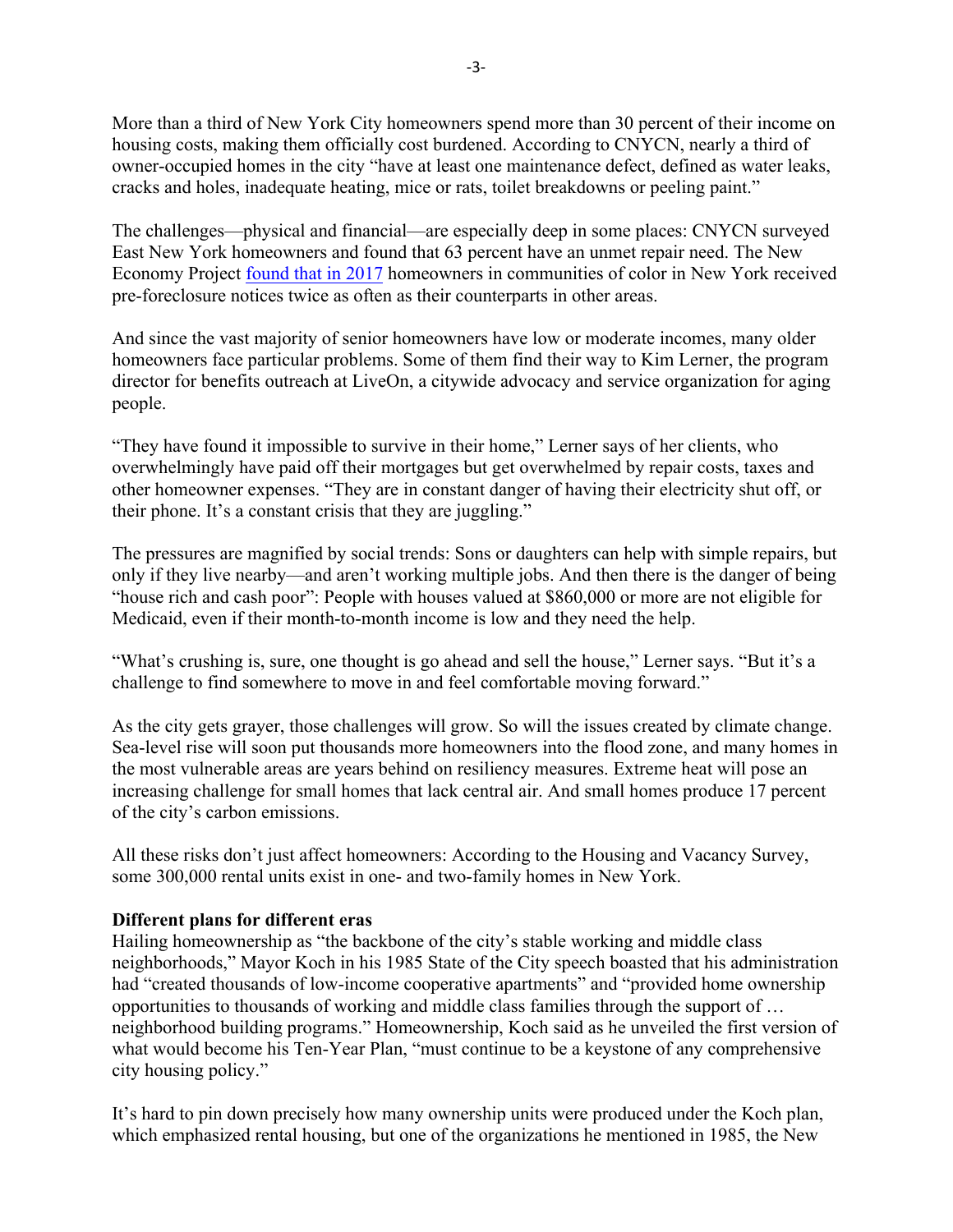York Housing Partnership, is credited with creating some 25,000. "When the Housing Partnership started in the late 1980s the focus was solely on getting [tax foreclosed] properties back into service via homeownership opportunities, and this was in all five boroughs of the city," recalls Shelia Martin, chief operating officer of the Partnership. Back then, the city issued requests for proposals encompassing huge swaths of land. "It was, 'We have this parcel and we're looking to see 100 two-family homes on it.' That was the operating premise." The first projects were one- and two-family houses. As the city began to recover from the fiscal crisis and population started to rebound, the emphasis shifted to three-families. But there was still plenty of land.

Twenty years later, Mayor Bloomberg's New Housing Marketplace affordability plan aimed to build and preserve a great deal of rental housing, but also set out to build 18,000 new homeownership units as well as preserve thousands more. That initiative faced a different city than Koch encountered. The big slabs of land were gone, forcing homebuilding onto costlier, smaller, more complicated sites where construction cost more. Then the financial crisis hit, and Bloomberg shifted his entire plan to emphasize preservation. Matt Murphy, a former deputy commissioner at the city's Department of Housing Preservation and Development who now serves as executive director of the NYU Furman Center, says that shift was especially urgent when it came to ownership properties. "From 2009 to, say, 2013 it was all about just helping existing homeowners get out of being underwater, avoiding foreclosures," he says. According to HPD, Bloomberg's plan ended up financing the purchase or construction of 6,600 homes and preserved another 26,000.

The growing alarm over affordability toward the end of Bloomberg's tenure focused almost exclusively on the rental market. When de Blasio took office and unveiled his own housing plan, Housing New York, his blueprint matched that zeitgeist, but it did promise the launch of two new homeownership programs, the Neighborhood Construction Program (NCP) and the New Infill Homeownership Opportunities Program (NIHOP). When de Blasio revised Housing New York in 2017, he added the Open Door program—for affordable coops and condos—as well as the HomeFix program to help fund home repairs for low- and moderate-income owners. Last year, the administration took another step, boosting the amount of down-payment assistance under the HomeFirst program from \$25,000 to \$40,000.

According to numbers provided by HPD, the de Blasio plan has so far produced modest homeownership numbers: 2,040 new homeownership units, although more are in the pipeline. Some 23,000 units have been preserved. That's a small share of the 135,000 units the de Blasio plan has [generated overall.](https://www1.nyc.gov/assets/operations/downloads/pdf/mmr2019/housing_new_york.pdf) The money breaks down similarly: Roughly \$850 million in city money has been spent on homeownership out of \$5.9 billion on the entire plan.

#### **An aggressive policy platform**

The Center for New York City Neighborhoods' strategy calls for a far more aggressive approach, including expanded down-payment assistance, supporting innovative financial tools for homebuyers, enforcing stronger fair housing laws, and expanding the use of community land trusts. Among dozens of ideas, the center calls for giving tenants a "right of first refusal" to purchase before their building is sold.

CNYCN also calls on the city to take stronger steps to help existing homeowners, like more foreclosure prevention, expanding repair programs, hooking seniors up to estate-planning advice,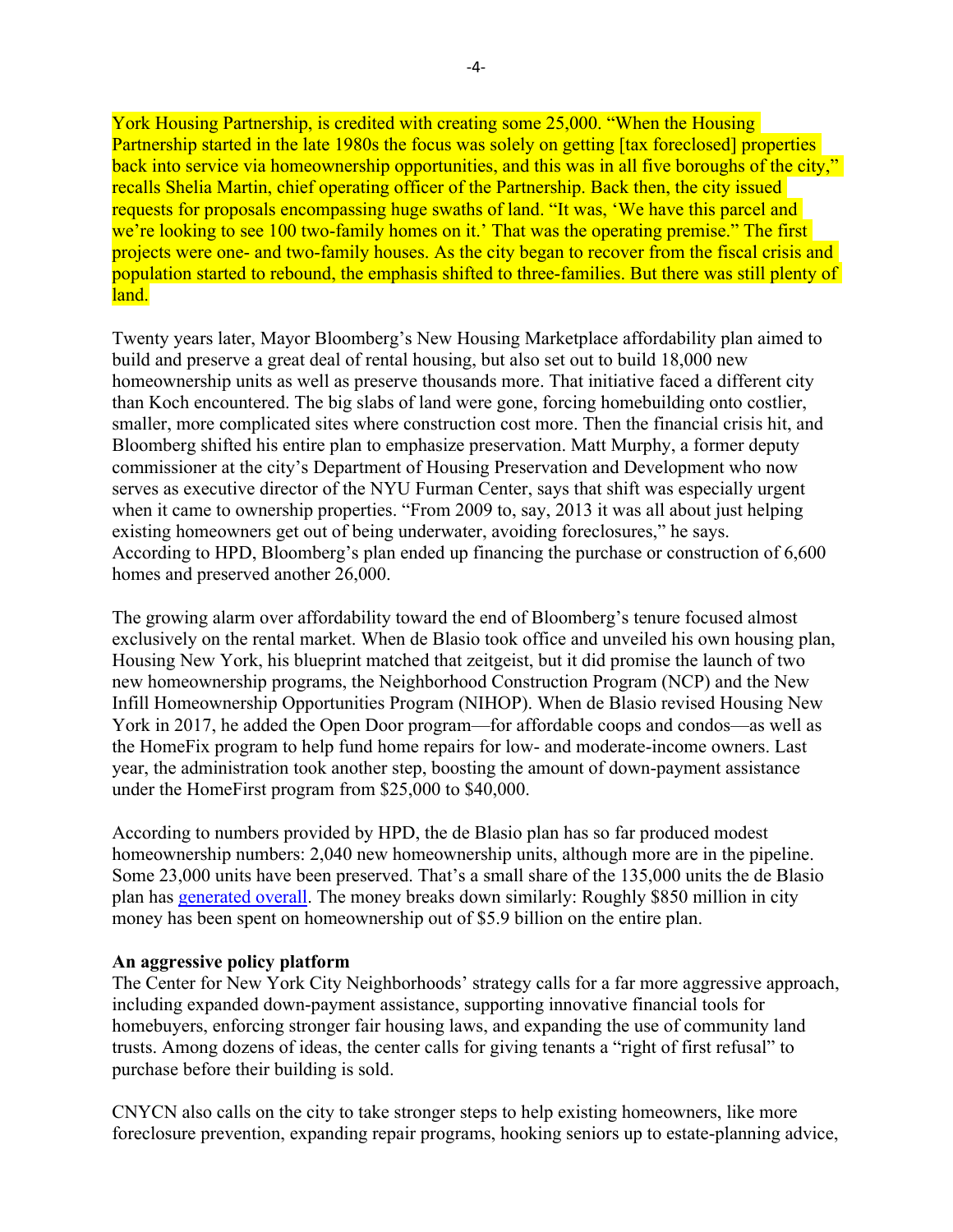and working with healthcare institutions to help identify intersections between home-repair problems and medical issues.

Not that the city is the only player that matters. New York State created its own Community Development Financial Institution (CDFI) fund in 2007 – the first in the country, and a potentially valuable tool in creating new paths to affordable homeownership. But the state has [yet to actually fund it.](https://nextcity.org/daily/entry/stalled-new-york-state-cdfi-fund) The state has also failed to adjust its home-construction subsidy programs to allow for cost increases.

"In recent decades, state subsidies for homeownership have not kept pace with the high cost of housing and the effect of this can be seen in the displacement of low-and-middle income households from traditionally affordable neighborhoods throughout the outer boroughs," says Karen Haycox, the CEO of Habitat for Humanity NYC. "While efforts to control staggering rents have redoubled, particularly in the last legislative session, what is still largely absent from the table is a progressive and forward thinking approach to homeownership. We must work to ensure that the choice of homeownership – the choice to remain and be part of a neighborhood's growth – is available to all hardworking New Yorkers."

Of course, government policy shapes the housing market in multiple ways, many of which aren't part of any formal housing plan. Murphy notes that in the wake of Superstorm Sandy, city programs like Build it Back ended up impacting thousands of homeowners. One of the major "indirect influencers," as he calls them, is the city's tax structure.

"Something to keep in mind is that homeownership is pretty diverse. It means coop owners, condo owners and then it means smaller building owners and a lot of one-family and two-family homes," he says. "The other thing to keep in mind is that you have a complex property-tax system that treats these owners differently."

There's broad consensus that the city's property tax system is deeply flawed, rife with inequities among homeowners and between owner-occupied and other housing. To REBNY's Gerhards, "the property tax system is inherently broken and is punitive to multifamily rentals." Others focus on the disparities between private homes in gentrifying areas and other neighborhoods.

The de Blasio administration has talked for years about fixing the system, but appears to have little interest in doing so. A lawsuit working its way through the courts could force the city;s hand. Or de Blasio could punt a very thorny policy issue to his successor, who will have to figure out a way to maintain tax revenues while ironing the disparities out of the system—meaning there will be winners and losers, with low- and moderate-income homeowners right in the middle.

#### **Clear goals needed**

The concept of "homeownership" is laden with cultural and political baggage. There's a shockingly resilient notion that homeowners are somehow morally superior to renters, or at least more reliable. That's easy to dismiss. It's harder to separate myth from reality when it comes to the ways homeownership is marketed to would-be owners – that living "the American Dream" means owning a home, and that doing otherwise represents a failure to provide for one's family, or at least a missed opportunity to move from the fringes of the economy to mainstream. The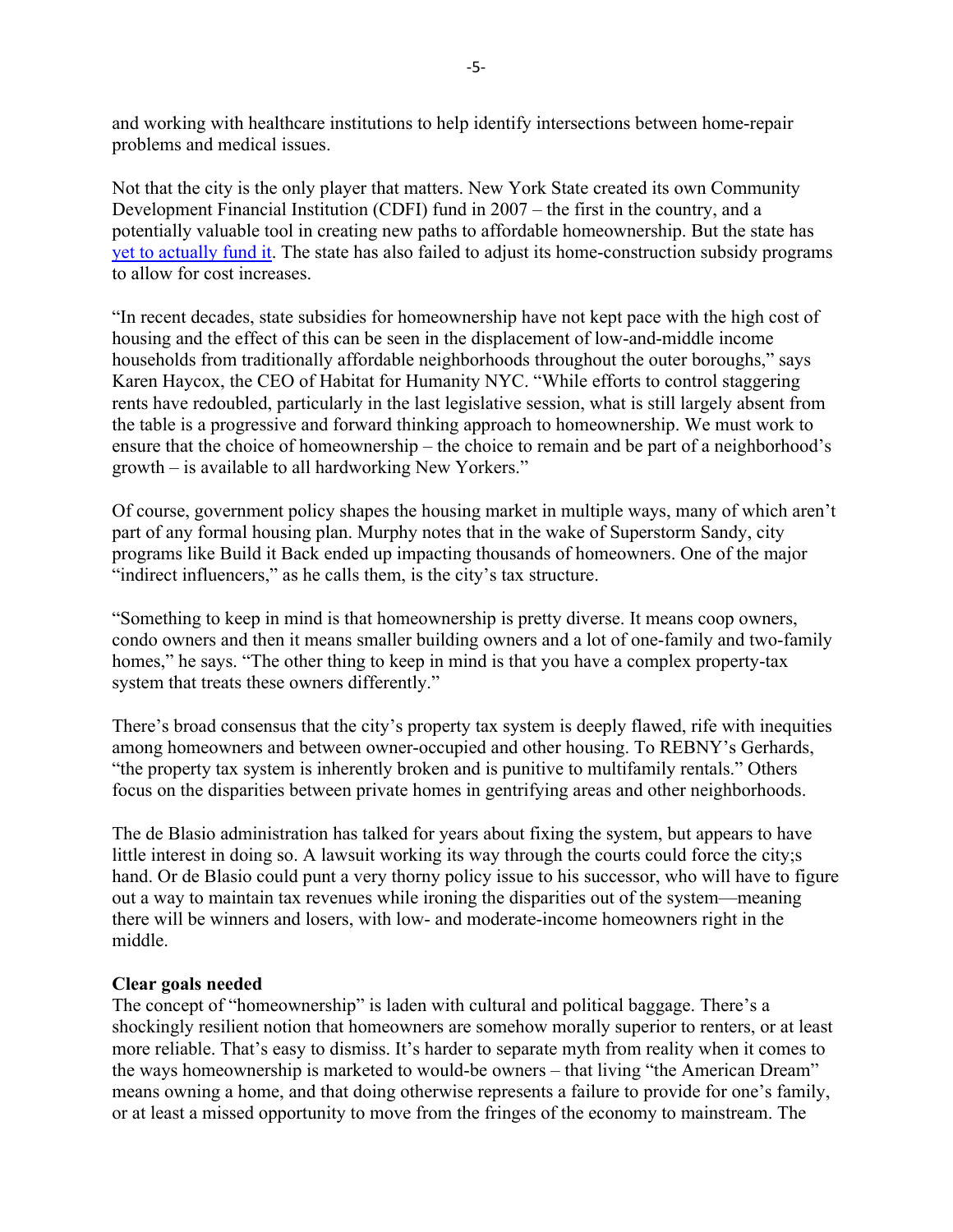aura around homeownership abetted the subprime lenders who plunged hundreds of thousands of families, and eventually the entire world economy, into crisis.

Ariel Aufgang, an architect active in affordable-housing development, believes the value attached to homeownership is an anachronism from post-war America, when it was believed that property values would rise inexorably, representing a no-brainer investment for families that tended to stay in one place. The modern reality of a more volatile market and a more mobile population make for a potential problem, Aufgang says: What if the market is down when you want to move? "It's a shifting idea of what's best for your own situation," he says. "We don't have to be so married to this conception that homeownership is the only route to the middle class."

Basha Gerhards, a vice president at the Real Estate Board of New York, echoes that point. The reason why New York is mostly rental is because that's what people want, she says. "Most people carry a lot more debt than they used to. More people want to move closer to their jobs," she says. "From the developers' perspective, that's the product that people need. What people need in New York City is more rental housing. At the end of the day, more people need rental housing than need homeownership opportunities."

But—if it's actually "affordable"—homeownership does convey substantial benefits, some of which go to the heart of major policy debates in the city. According to CNYCN, were homeownership rates equalized among racial groups, the wealth gap between Whites and other would shrink considerably. Homeowners also share in the benefits of gentrification in a way that renters cannot and avoid many of the displacement risks. There are tax benefits, opportunities to leverage home value to pay for college and more.

"When affordable homeownership is properly underwritten and backed by city and state policy, the results are transformative," says Haycox.

The trick, of course, is getting that affordable underwriting. As Murphy points out, the contours of the city's economy make it difficult. "Homeownership is so unattainable mostly because of income inequality. So much of the inventory is so high priced because there's so little available inventory, even to middle-income households," he says. "Any city effort into homeownership is going to be a drop in the bucket."

Indeed, cost is one reason why recent city housing policy has aimed more at the rental market. Another is density. The city wants multiunit buildings, and multiunit affordable housing opportunities have sometimes proven difficult: witness the two-dozen Housing Development Fund Corporation coops in the most recent round of tax-delinquent buildings the city targeted for transfer to third-party operators. HPD sponsored more than a thousand coop or condo units a year in the early 1990s, and averaged 190 a year during the Bloomberg era. The de Blasio years have seen an average of 17 units a year.

For better or worse, coop and condo conversions will now be harder in New York. With no fanfare, the landmark rent-regulation law passed in Albany last June also raised the threshold for coop and condo conversions: Instead of needing approval from 15 percent of tenants, 51 percent will need to sign off to go ahead with an application to convert. The idea was to stop landlords from using coop conversions as a new way to exit the rent-stabilization system. Since 1994, coop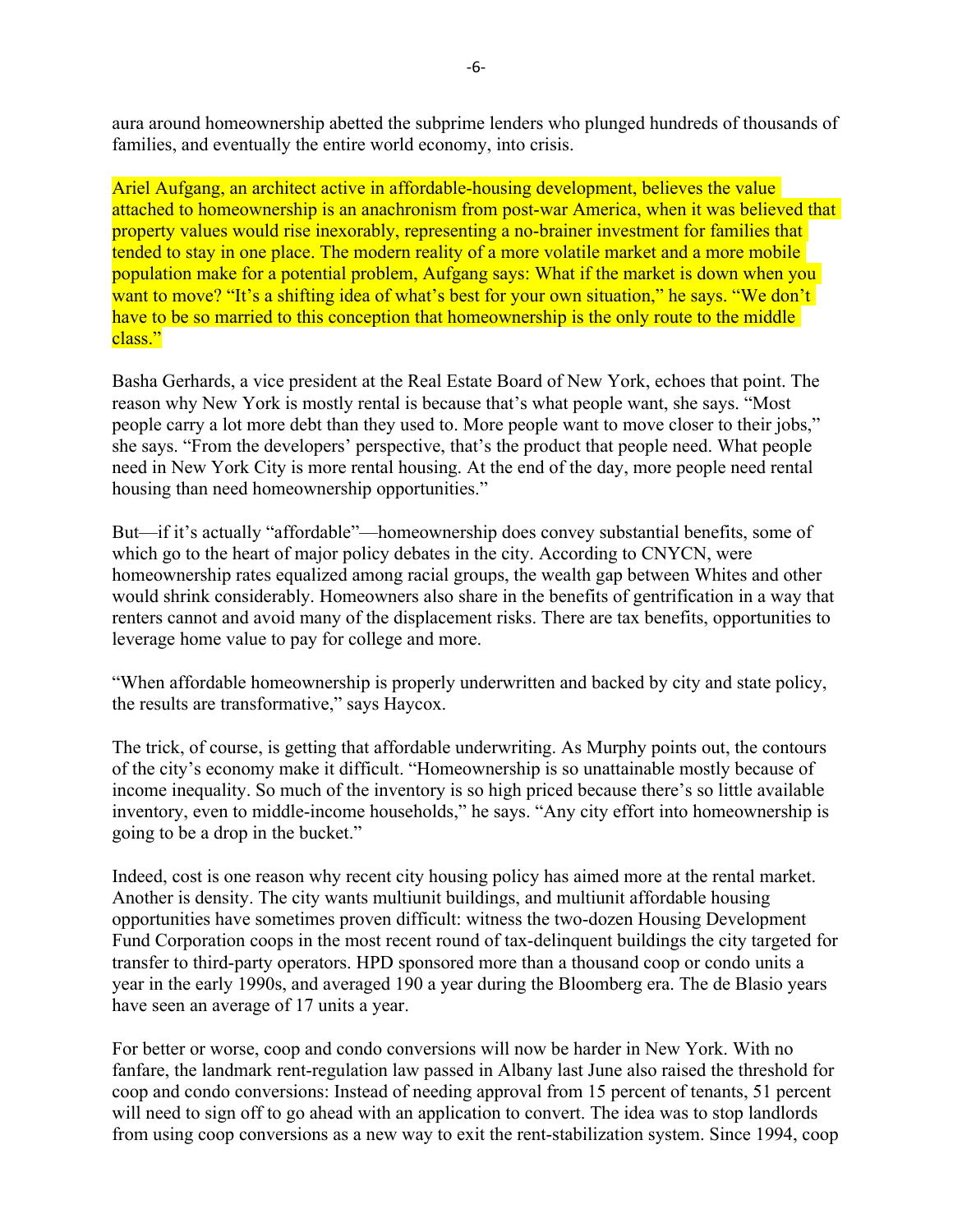and condo conversions have removed 50,000 units from rent stabilization, about a sixth of the total number of apartments lost from the system.

The changes to the law, however, affect all housing – not just rent-regulated housing. "I think that really removes a path to affordable homeownership," says Gerhards. Some affordable homeownership advocates wonder if the new law might be tweaked to create a way for disgruntled landlords who want out of the system to give tenants a shot at buying, with protection in place to shield those who still want to rent.

# **A different way to wealth**

Affordable housing programs have to contend with scarcity—of land and of money—and the inevitable questions about fairness that scarcity creates. It's one thing to use government resources to create an affordable rental apartment that will carry income restrictions for 30 years or longer, which over time could help multiple families afford to live in the city. It's another to apply those same resources to create a private home whose owner, just because he won a housing lottery, could someday sell and recoup a potential windfall.

Of course, building wealth is one of the arguments for homeownership. This creates a difficult balancing act for affordable homeownership programs. "There's an inherent tension that we see with homeownership: we want the housing to be both affordable and have the potential to build wealth," Murphy says. Restrict resale values to ensure long-term affordability, and you reduce the amount of wealth a participating homeowner can build. Allow unfettered resales so owners can fully cash in, and affordability ends after the first owner.

The housing policy landscape is changing, however, in ways that emphasize a more sustainable kind of wealth-building. Much of the hope for new affordable homeownership rests on community land trusts, or CLTs. Where affordable housing projects in the past ended up subsidizing land that ended up under private control with uncertain prospects for long-term affordability, CLTs maintain permanent income restrictions and cooperative control. The Interboro CLT, for instance, is aiming to create cooperative homeownership opportunities for low- and moderate-income homeowners who'd be allowed to sell, but with restrictions on the resale value.

It's a different model of homeownership, one founded on the likelihood of modest capital gains instead of the possibility of sudden riches. It's not completely new—limited equity coops and cooperative complexes built in the early 20th Century, like the Amalgamated Houses of the Bronx, offered similar approaches.

As the city densifies, a new generation of coops aimed at low- and moderate-income families could align housing needs with planning priorities. The future of affordable homeownership in New York won't look like Charlotte Street. But, as Nagy notes, "You don't need a yard and a picket fence to take advantage of the benefits of homeownership."

Still, there's no free lunch. Were the city to adopt a more aggressive approach to creating affordable homeownership opportunities, it could reduce the overall number of units built or preserved under the Housing New York plan. But advocates have been prodding de Blasio for years to focus less on the goal of 300,000 units and more on serving the deepest needs in the